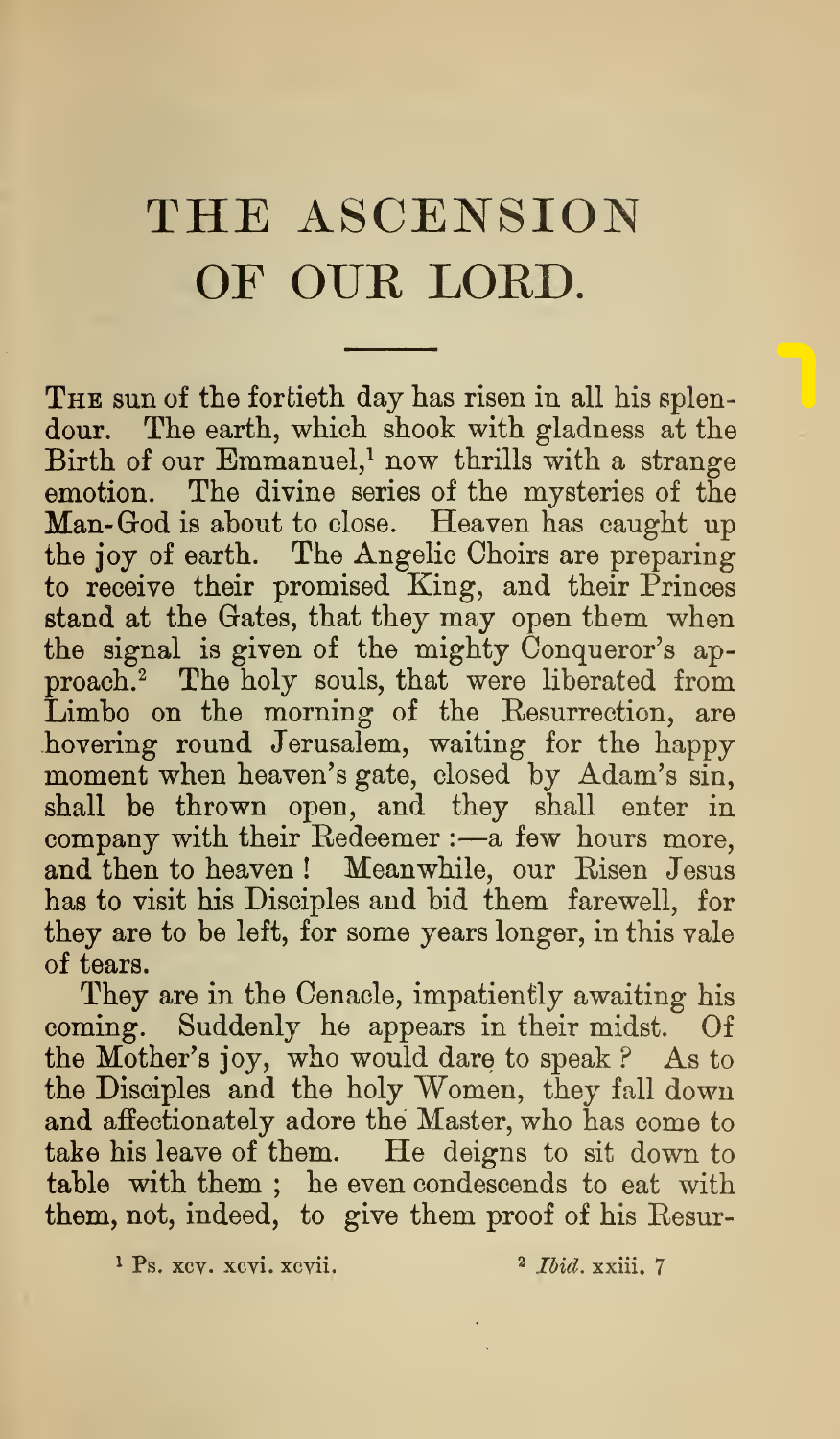rection, for he knows that they have no further doubts of the mystery,—but now that he is about to sit at the right hand of the Father, he would give them this endearing mark of familiarity. O admirable repast ! in which Mary, for the last time in this world, is seated side by side with her Jesus, and in which the Church, (represented by the Disciples and the holy  $Women$ , is honoured by the visible presidency of her Head and Spouse.

What tongue could describe the respect, the re collected mien, the attention of the guests ? With what love must they not have riveted their eyes on the dear Master ? They long to hear him speak ; his parting words will be so treasured ! He does not keep them long in suspense; he speaks but his language is not what they perhaps expected it to be, dag is the increase in the begins by reminding them of the incredulity wherewith they heard of his Resurrection.^ He is going to intrust his Apostles with the most sublime mission ever given to man ; he would, therefore, prepare them for it by humbling them. A few days hence, and they are to be the lights of the world; the world must believe what they preach, believe it on their word, believe it without having seen, believe what the Apostles alone have seen. It is by Faith that man approaches his God : they themselves were once without it, and Jesus would have them now express their sorrow for their former incredulity, and thus base their Apostolate on humilty.

Then, assuming a tone of authority, such as none but a God could take, he says to them : Go ye into the whole world, and preach the Gospel to every  $create.$  He that believeth and is baptised, shall  $be$  saved : but he that believeth not, shall be condemned.<sup>2</sup> And how shall they accomplish this mis-

<sup>1</sup> St. Mark. xvi. 14.  $^2$  *Ibid.* xvi. 15, 16.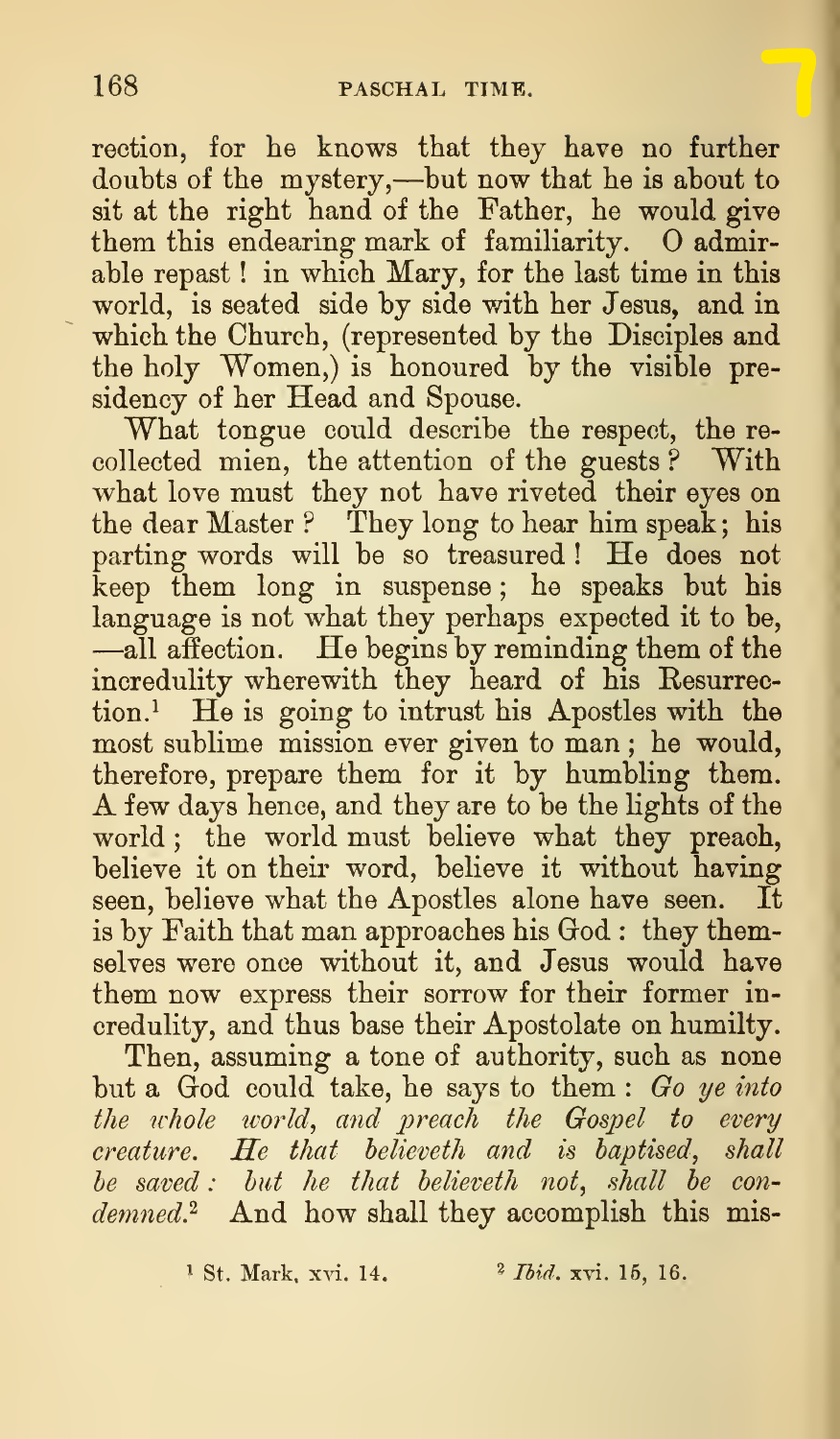$\mathop{\mathrm{span}}\nolimits$  of preaching the Gospel to the whole world ? how shall they persuade men to believe their word ? By Miracles. And these signs, continues Jesus, shall follow them that believe : in my name they shall cast out devils ; they shall speak with new tongues ; they shall take up serpents ; and if they shall drink any deadly thing, it shall not hurt them ; they shall lay their hands upon the sick, and they shall recover.<sup>1</sup> He would have Miracles to be the foundation of his Church, just as Miracles to be the foundation of his Church, just as he had made them the argument of his own divine mission. The suspension of the laws of nature proves to us that it is God who speaks; we must receive the word, and humbly believe it.

Here, then, we have men unknown to the world and devoid of every human means, and yet commissioned to conquer the earth and make it acknowledge Jesus as its King ! The world ignores their very existence. Tiberius, who sits on the imperial throne, trembling at every shadow of conspiracy, little suspects that there is being prepared an expedition which is to conquer the Roman Empire. But these warriors must have their armour, and the armour must be of heaven's own tempering. Jesus tells them that they are to receive it a few days hence. Stay, says he, in the City, till ye be indued with power from on  $high$ <sup>2</sup> But what is this armour? Jesus explains it to them. He reminds them of the Father's promise, that promise, says he, which ye have heard by my mouth; for John^ indeed, baptised tvith water; but ye shall be baptised with the Holy Ohost water; but ye shall be baptised with the Holy Ghost<br>not many days hence.<sup>3</sup>

But the hour of separation is come. Jesus rises : his blessed Mother, and the hundred and twenty persons assembled there, prepare to follow him. The Cenacle is situated on Mount Sion, which is one

<sup>1</sup> St Mark, xvi. 17, 18. <sup>2</sup> St. Luke, xxiv. 49. <sup>3</sup> Acts, i. 4, 5,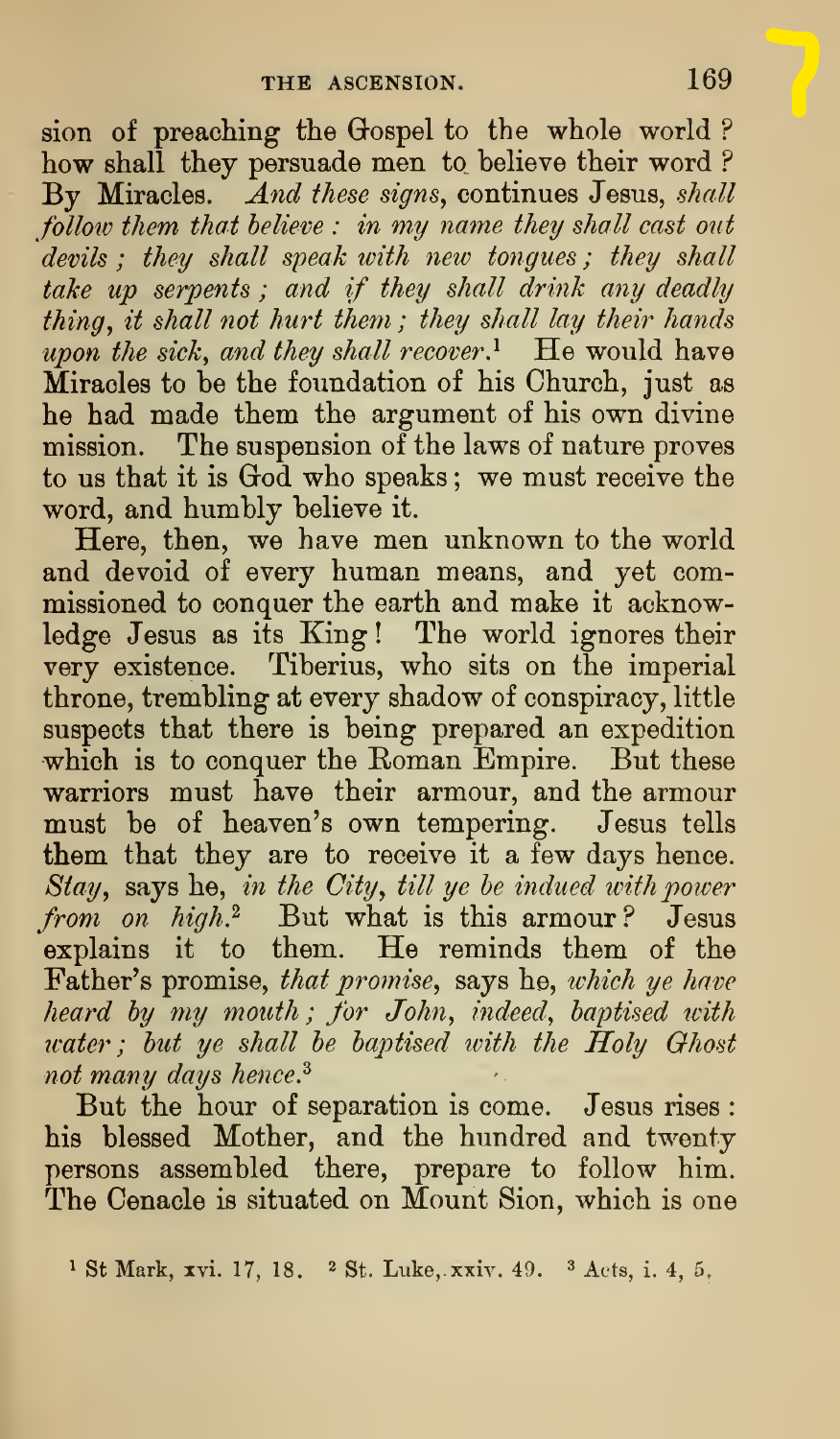of the two hills within the walls of Jerusalem. The holy group traverses the city, making for the eastern Gate, which opens on the Valley of Josaphat. It is the last time that Jesus walks through the faithless City. He is invisible to the eyes of the people who denied him, but visible to his Disciples, and goes before them, as heretofore, the pillar of fire led on the Israelites. How beautiful and imposing <sup>a</sup> sight de Islaenes. The Beauding and Imposing a signo: panying Jesus in his Heavenward journey, which is to lead him to the right hand of his Eternal Father! It was commemorated in the Middle Ages by a solemn Procession before the Mass of Ascension Day. What happy times were those, when Christians took delight in honouring every action of our Redeemer They could not be satisfied as  $we$  are, with a few vague notions, which can produce nothing but an equally vague devotion.

They reflected on the thoughts which Mary must have had during these last moments of her Son's presence. They used to ask themselves, which of the two sentiments was uppermost in her maternal heart,—sadness, that she was to see her Jesus no more, or joy, that he was now going to enter into the glory he so infinitely deserved. The answer was soon found : had not Jesus said to his Disciples : If ye loved me, ye would indeed he glad, because I go to the Father.<sup>1</sup> Now, who loved Jesus as Mary did? The Mother's heart, then, was full of joy at parting with him. How was she to think of herself, when there was question of the triumph of her Son and her God ? Could she that had witnessed the scene of Calvary do less than desire to see Him glorified, whom she knew to be the Sovereign Lord of all things,—Him whom, but <sup>a</sup> short time ago, she had

<sup>1</sup> St. John, xiv. 28.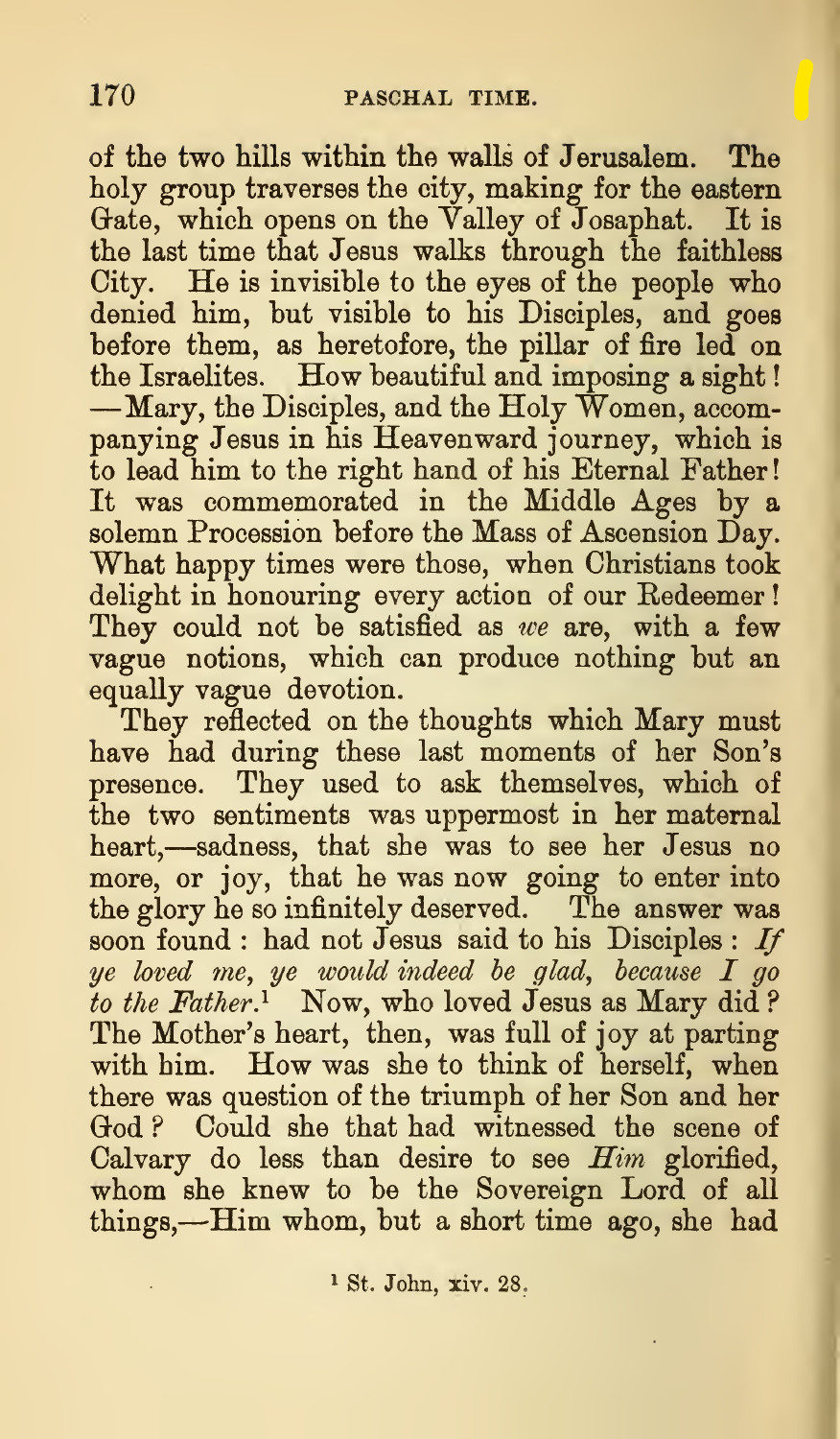seen rejected by his people, blasphemed, and dying the most ignominious and cruel of deaths ?

The holy group has traversed the Valley of Josaphat ; it has crossed the brook Cedron, and is moving onwards to Mount Olivet. What recollections would crowd on the mind ! This torrent, of which Jesus had drunk on the day of his humiliation, is now the path he takes to triumph and glory. The Royal Prophet had foretold it.<sup>1</sup> On their left, are the Garden and Cave, where he suffered his Agony and accepted the bitter Chalice of his Passion. After having come as far as what St. Luke calls the distance of the journey allowed to the Jews on a sabbath-day,<sup>2</sup> they are close to Bethania, that favoured village, where Jesus used to accept hospitality at the hands of Lazarus and his two sisters. This part of Mount Olivet commands a view of Jerusalem. The sight of its Temple and Palaces makes the disciples proud of their earthly city: they have forgotten the curse uttered against her; they seem to have forgotten, too, that Jesus has just made them citizens and con querors of the whole world. They begin to dream of the earthly grandeur of Jerusalem, and, turning to their Divine Master, they venture to ask him this question : Lord, wilt thou, at this time, restore again the kingdom to Israel?<sup>3</sup>

Jesus answers them with a tone of severity :  $It$  is not for you to know the times or moments which the Father hath put in his own power. $4$  These words do not destroy the hope that Jerusalem is to be restored by the Christian Israel ; but, as this is not to happen till the world is drawing towards its end, there is nothing that requires our Saviour's revealing the secret. What ought to be uppermost in the mind of the Disciples, is the conversion of the pagan world,

> <sup>1</sup> Ps. cix. 7.  $3 \text{ Acts, i. } 6.$ <br>
> <sup>2</sup> Acts, i. 12.  $4 \text{ Ibid. } 7.$ <sup>2</sup> Acts, i. 12.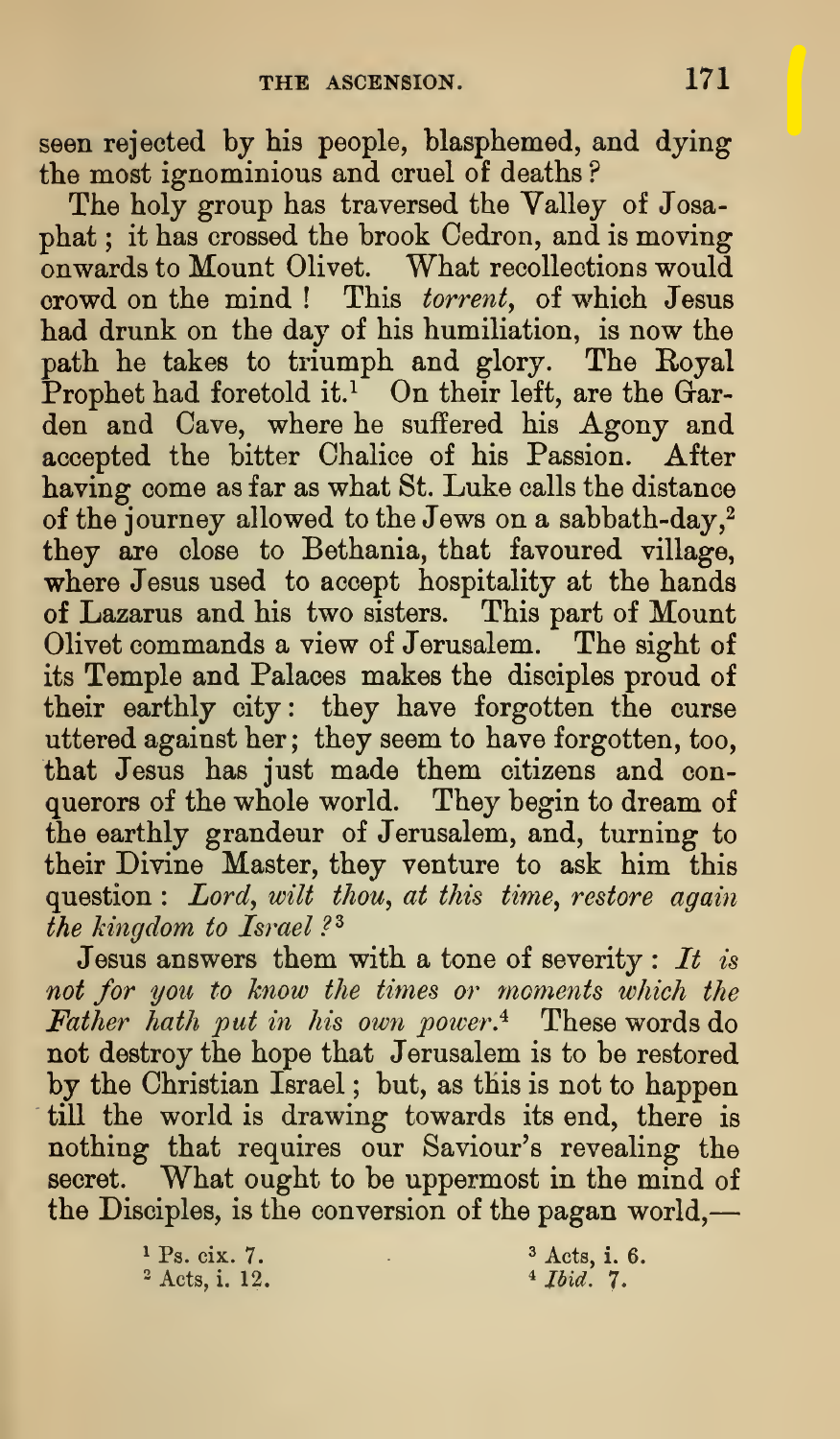the establishing the Church. Jesus reminds them of the mission he has just given to them; Ye shall receive, says he, the power of the Holy Ghost coming upon you ; and ye shall he witnesses unto me in Jerusalem, and in all Judea, and Samaria, and even to the uttermost part of the earth. $<sup>1</sup>$ </sup>

According to a tradition, which has been handed down from the earliest ages of Christianity,<sup>2</sup> it is mid-day,—the same hour that he had been raised up, when nailed to his Cross. Giving his Blessed Mother a look of filial affection, and another of fond farewell to the rest of the group that stand around him, Jesus raises up his hands and blesses them all. Whilst thus blessing them, he is raised up from the ground whereon he stands, and ascends into heaven.<sup>3</sup> Their eyes follow him, until a cloud comes and receives him out of their sight.<sup>4</sup>

Yes, Jesus is gone ! The earth has lost her Emmanuel !- For four thousand years had he been expected: the Patriarchs and Prophets had desired his coming with all the fervour of their souls: he came: his love made him our captive in the chaste womb of the Yirgin of Nazareth. It was there he first received our adorations. Nine months after, the Blessed Mother offered him to our joyous love in the Stable at Bethlehem. We followed him into Egypt ; we returned with him; we dwelt with him at Nazareth. When he began the three years of his public Life, we kept close to his steps ; we delighted in being near him, we listened to his preaching and parables, we saw his miracles. The malice of his enemies reached its height, and the time came wherein he was to give us the last and grandest proof of the love that had brought him from heaven,—his dying for us on a Cross; we kept near him as he died, and

<sup>1</sup> Acts, i. 8.  $^{3}$  St. Luke, xxiv. 51.<br><sup>2</sup> Constit. Apost., *lib.* v. cap. xix.  $^{4}$  Acts, i. 9.  $^2$  Constit. Apost., lib. v. cap. xix.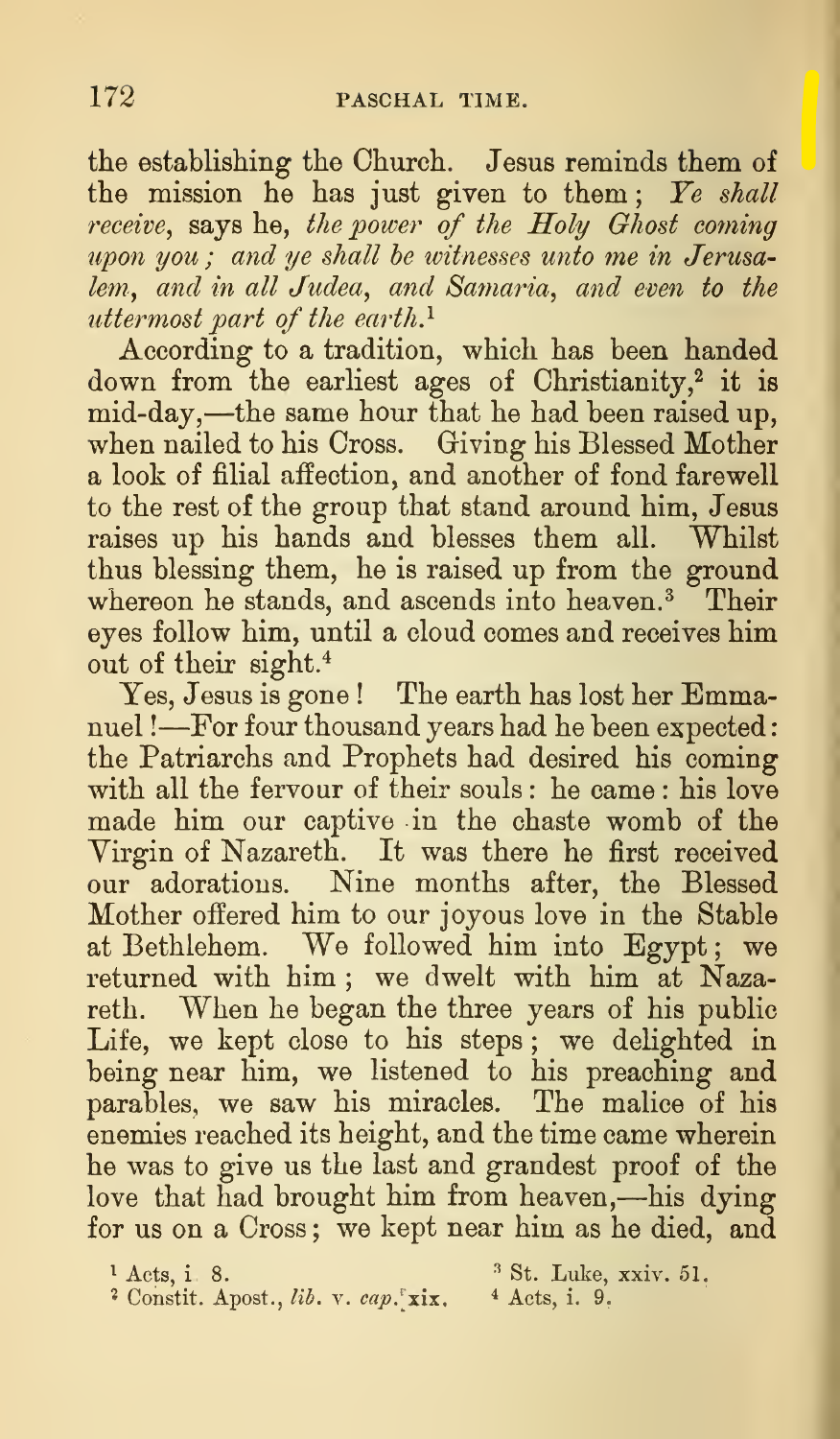our souls were purified by the Blood that flowed from his Wounds. On the third day, he rose again from his Grrave, and we stood by exulting in his triumph over Death, for that triumph won for  $us$  a like Resurrection. During the Forty days he has deigned to spend with us since his Resurrection, our faith has made us cling to him : we would fain have kept him with us for ever,—but the hour is come ; he has left us; yes, our dearest Jesus is gone!  $\sigma$  happy the souls that he had taken from Limbo ! they have gone with him, and, for all eternity, are to enjoy the heaven of his visible presence.

The Disciples are still steadfastly looking up towards heaven, when lo! two angels, clad in white robes, appear to them, saying: Ye men of Galilee! why stand ye looking up to heaven ? This Jesus, who is taken up fro7n you into heaven, shall so come as ye have seen him going into heaven !  $^1$  He has ascended, a Saviour ; he is to return, as Judge ;—between these two events is comprised the whole life of the Church on earth. We are therefore living under the reign of Jesus as our Saviour, for he has said: God sent not his Son into the world to JUDGE the world, but that the world might be saved by him  $\mathbb{R}^2$  and to carry out this merciful design he has just been giving to his Disciples the mission to go throughout the whole world, and invite men, whilst yet there is time, to accept the mystery of Salvation.

What a task is this he imposes on the Apostles ! and now that they are to begin their work, he leaves them ! They return from Mount Olivet, and Jesus is not with them ! And yet, they are not sad; they have Mary to console them ; her unselfish generosity is their model, and well do they learn the lesson.

They love Jesus ; they rejoice at the thought of his

<sup>1</sup> Acts, i. 10, 11. <sup>2</sup> St. John, iii. 17.